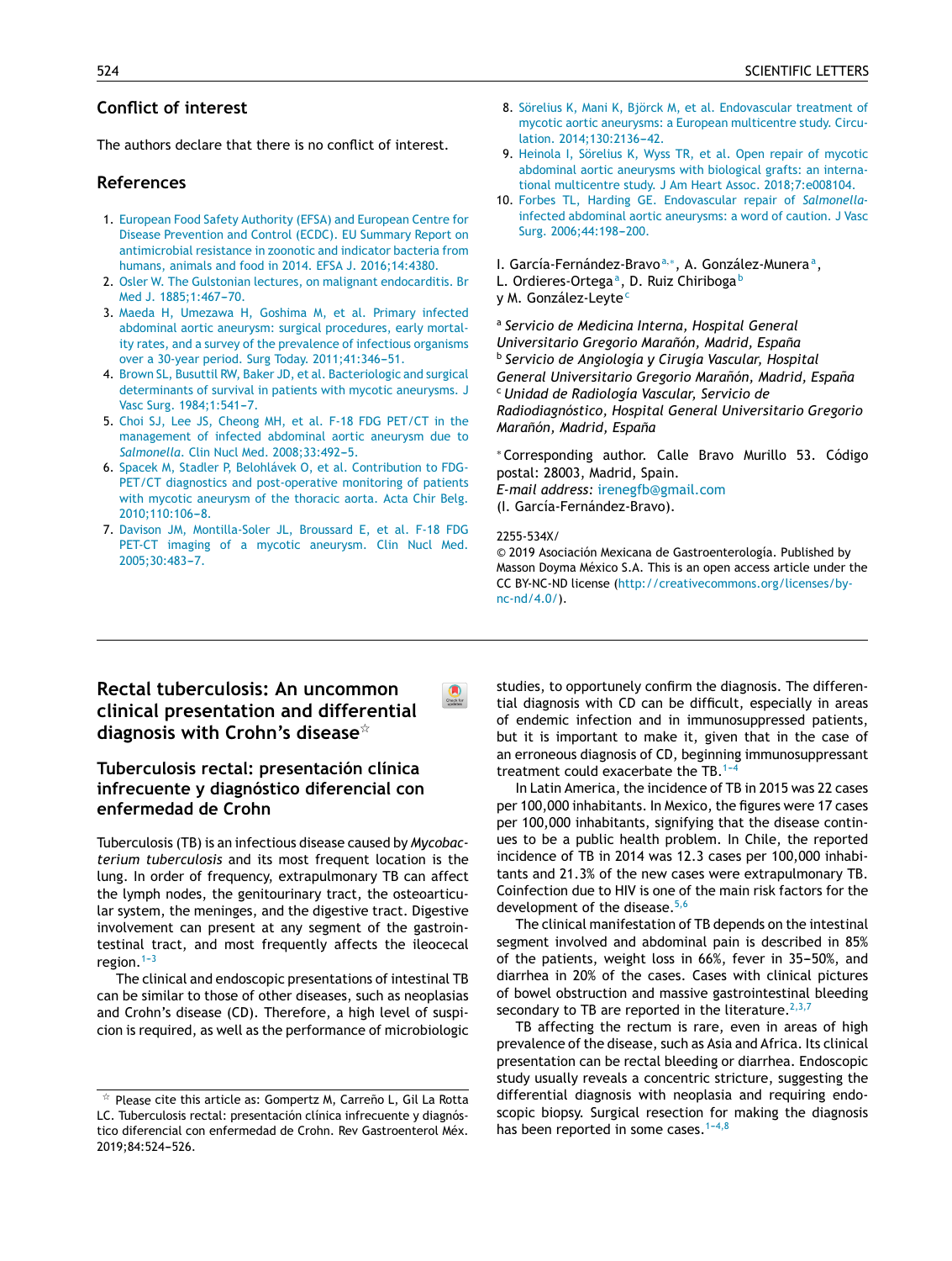

**Figure 1** Colonoscopy: ulcerated rectal lesion with irregular edges. A) Frontal view of the rectal ulcer. B) Posterior view of the rectal ulcer.



**Figure 2** Histopathologic study of the ulcerated lesion. A) Mixed inflammatory infiltrate with hematoxylin and eosin stain (×100). B) Areas of granulomatous tissue with acid-alcohol resistant bacilli in the rectum  $(x400)$ . Arrows point to the Koch bacilli.

The techniques for identifying the presence of *M. tuberculosis* in tissue biopsies include the Ziehl-Neelsen (ZN) acid-alcohol resistant stain, which has low sensitivity and specificity; tissue culture, which requires 3 to 8 weeks to develop and identify the mycobacterium; and the real time polymerase chain reaction (RT-PCR) techniques. Molecular diagnosis through RT-PCR enables the detection of *M. tuberculosis* complex DNA in tissue from endoscopic biopsy, resulting in a rapid diagnosis with good sensitivity (70%) and high specificity  $(90-95\%)$ .<sup>[2,9,10](#page-2-0)</sup>

We present herein the case of a 55-year-old man, with no pathologic history, that presented with symptoms of 7-month progression, characterized by episodes of rectal bleeding, as well as fatigue, anorexia, unquantified weight loss, and a sensation of fever. Laboratory tests showed normal hemoglobin, low C-reactive protein, and albumin concentration of 4.2 g/dl. Colonoscopy with ileoscopy revealed a depressed lesion in the rectum. The conclusion of the histopathologic study of the rectal lesion was active, erosive, chronic rectitis, with a granulomatous process, and negative ZN stain. CD was suggested and therapy with 5-aminosalycylates was begun. The patient's symptoms described above persisted and he sought medical attention at our hospital center. A chest, abdominal, and pelvic CAT scan was ordered that revealed a diffuse, bilateral, pulmonary nodular pattern, concentric parietal thickening of the rectum with perirectal adenopathies, nodular thickening of the major omentum, mild ascites, and numerous abdominopelvic adenopathies that suggested the diagnosis of granulomatous disease. A possible neoplastic origin could not be ruled out. A new colonoscopy was performed that showed lesion-free mucosa of the ileum and colon. Several 5-6 mm fibrin-covered ulcers, as well as a large ulcerated lesion with irregular edges and a center with fibrinoid exudate, were seen in the rectum (Fig. 1).

The tissue sample was sent for PCR study for *M. tuberculosis* and the result was positive. The histopathologic study revealed a diffuse, accentuated infiltrate composed of histiocytes, lymphocytes, and scant neutrophils with cryptic abscesses; glands with reduced mucus secretion and reactive atypia with no neoplasia; and the ZN stain showed the presence of acid-alcohol resistant bacilli in the rectum (Fig. 2). The diagnosis was rectal tuberculosis. HIV testing was ordered, and the result was positive. Anti-tuberculosis and antiretroviral therapies were begun, and the patient had clinical improvement.

Our case was that of a patient with a nonspecific clinical picture, who after endoscopic and microbiologic study, was diagnosed with a rectal lesion secondary to TB. There are few reports in the literature on rectal TB, and given that the disease can simulate other pathologies, it is important to consider it within the differential diagnosis, especially in immunosuppressed patients and in countries with a higher incidence of the disease. The suitability of PCR techniques for the detection of *M. tuberculosis* makes it a useful diagnostic tool, given the low sensitivity of the ZN stain in the histopathologic study. In the case of our patient, both studies demonstrated the presence of *M. tuberculosis*,